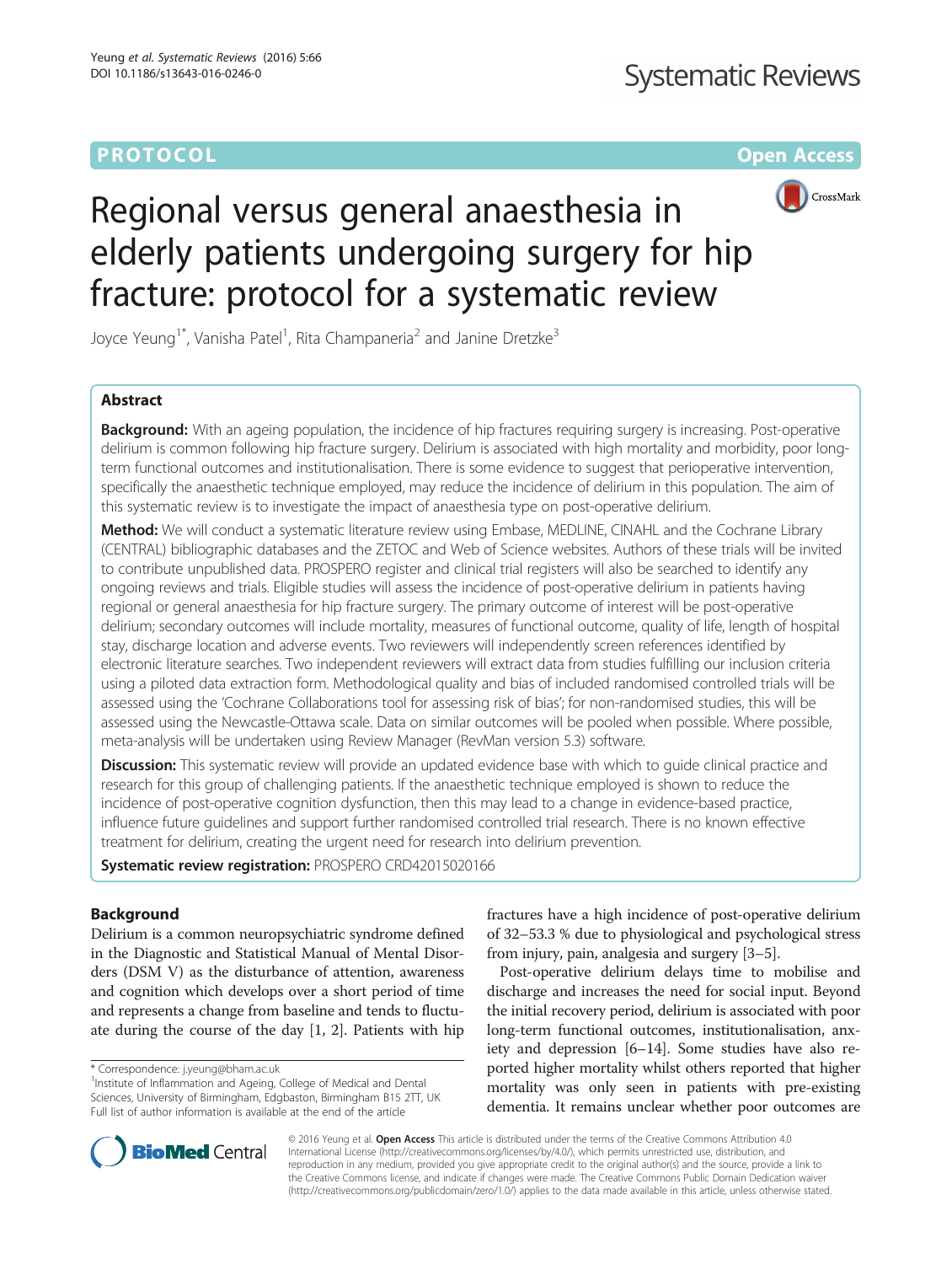associated with underlying dementia and neuroinflammation in susceptible patients or with delirium per se. The ability to remain independent is vital to many elderly patients as highlighted in a study by Salkeld et al., where 80 % of elderly female patients stated that they would rather die than lose their independence and be admitted to a nursing home establishment [\[15](#page-4-0)]. Emerging evidence now suggest that some delirium can persist, leading to poor outcomes and increased risk of dementia and cognitive dysfunction [[8, 10, 13](#page-4-0), [16](#page-4-0)–[18\]](#page-4-0). There is no known effective treatment for delirium, creating the urgent need for research into delirium prevention.

It is estimated that there are currently 70,000–75,000 hip fractures per year in the United Kingdom (UK), and this is projected to increase by 2 % every year [\[19\]](#page-4-0). This represents a major burden on the National Health Service (NHS) responsible for an estimated 1.5 million bed days and cost of UK£2 billion per year. Elderly patients with hip fractures can be frail and have multiple health problems. National data revealed that the median length of stay in hospital is 23 days with 20 % of patients suffering complications post-operatively. Up to 8.3 % of patients die within 30 days of their surgery and approximately 30 % die 1 year after their surgery in England, with audit data showing a 7 % 30-day mortality and 18 % 120-day mortality in Scotland [[20](#page-4-0), [21\]](#page-4-0). These reports display small trends in reduction of early mortality, but there remains variability in patient outcomes in the UK. Hip fracture is also a worldwide problem with experts predicting the number of hip fractures occurring in the world each year rising to 6.26 million by 2050 [[22](#page-4-0)].

Ninety-eight percent of patients with hip fractures are offered surgery and require anaesthesia [[23\]](#page-4-0). Anaesthesia may be classified into general anaesthesia (GA) or regional anaesthesia (RA). In GA, patients are given either inhalational agents or intravenous anaesthetic agents to render them unconscious. RA is performed by numbing the nerves that supply sensation to the lower limbs, with the injection of local anaesthetic solution into the fluid surrounding the spinal cord (spinal) or by injection into the epidural space (epidural). When the operation site is numbed, the patient does not need to be unconscious during the operation.

One potential major benefit of RA is the avoidance of GA drugs and opiates which have been linked to postoperative delirium [\[24](#page-4-0)]. RA also allows earlier oral intake and quicker return to mobility such as those seen in enhanced recovery programme [[25](#page-4-0), [26\]](#page-4-0). Excessive depth of anaesthesia and perioperative hypotension under GA are associated with higher mortality [\[27](#page-4-0)]. Although RA removes the need for GA, perioperative hypotension can lead to cardiovascular instability [[28](#page-5-0), [29](#page-5-0)] and the use of sedation can also be overused in the elderly [[30](#page-5-0)]. The Association of Anaesthetists of Great Britain and Ireland

(AAGBI) and Scottish Intercollegiate Guidelines Network (SIGN) both cautiously recommend RA to be used for all patients unless contraindicated [\[23,](#page-4-0) [31](#page-5-0)].

There are a number of existing systematic reviews looking at anaesthesia in hip fracture patients. A Cochrane review by Parker et al. in 2004 discussed randomised controlled trials comparing regional and general anaesthesia in patients with hip fractures [\[32](#page-5-0)]. Twenty-two studies were included with seven reporting on 'acute confusional state'. Data from five small studies concluded that regional anaesthesia might significantly reduce the risk of developing acute confusion by 50 % ( $p = 0.03$ ). However, the studies that were included were small and excluded patients with cognitive dysfunction. The anaesthetic techniques compared in the studies were old and outdated. There was also a lack of detail on how acute confusion was detected and assessed in patients.

Other more recent systematic reviews did not focus on delirium as an outcome [\[33](#page-5-0)], did not consider the mode of anaesthesia [\[34](#page-5-0)] or only included randomised controlled trials (RCTs) [[35](#page-5-0), [36](#page-5-0)]. Common methodological limitations included restrictive selection criteria (exclusion of patients with cognitive impairment) and inadequate exploration of heterogeneity relating to rating scales used to diagnose/measure delirium and the time points at which this is recorded. The 2010 systematic review by Luger et al. assessed the effect of neuroaxial and general anaesthesia on the outcomes of morbidity and mortality in geriatric patients with hip fractures [[28\]](#page-5-0). Their review included RCTs, observational studies and reviews/meta-analyses. However, their electronic literature searches were restricted to only PubMed and the Cochrane Library databases, from 1967 to 2010. Like the review by Abou-Setta et al., delirium/confusional state was not the primary outcome of interest [\[33](#page-5-0)].

Since the searches were undertaken for the systematic review by Luger et al. in 2010, a number of additional relevant studies have been published, notably the 2014 Anaesthetic Sprint Audit (ASAP) in hip fracture comparing the modes of anaesthesia [\[20,](#page-4-0) [37\]](#page-5-0).

There is therefore a need for an up-to-date, methodologically robust systematic review to evaluate both experimental and observational evidence on the use of regional compared to general anaesthesia in patients undergoing hip fracture surgery, with a focus on delirium as an outcome. Many of the previous systematic reviews in this area included outdated anaesthetic techniques that are no longer relevant to clinical practice. The proposed review will therefore focus on those techniques/anaesthetics in current use to ensure relevancy of findings to this population. The proposed review will also examine the quality of delirium diagnosis and assessments, an aspect which has not been addressed in existing reviews but which is essential for assessing the validity of findings.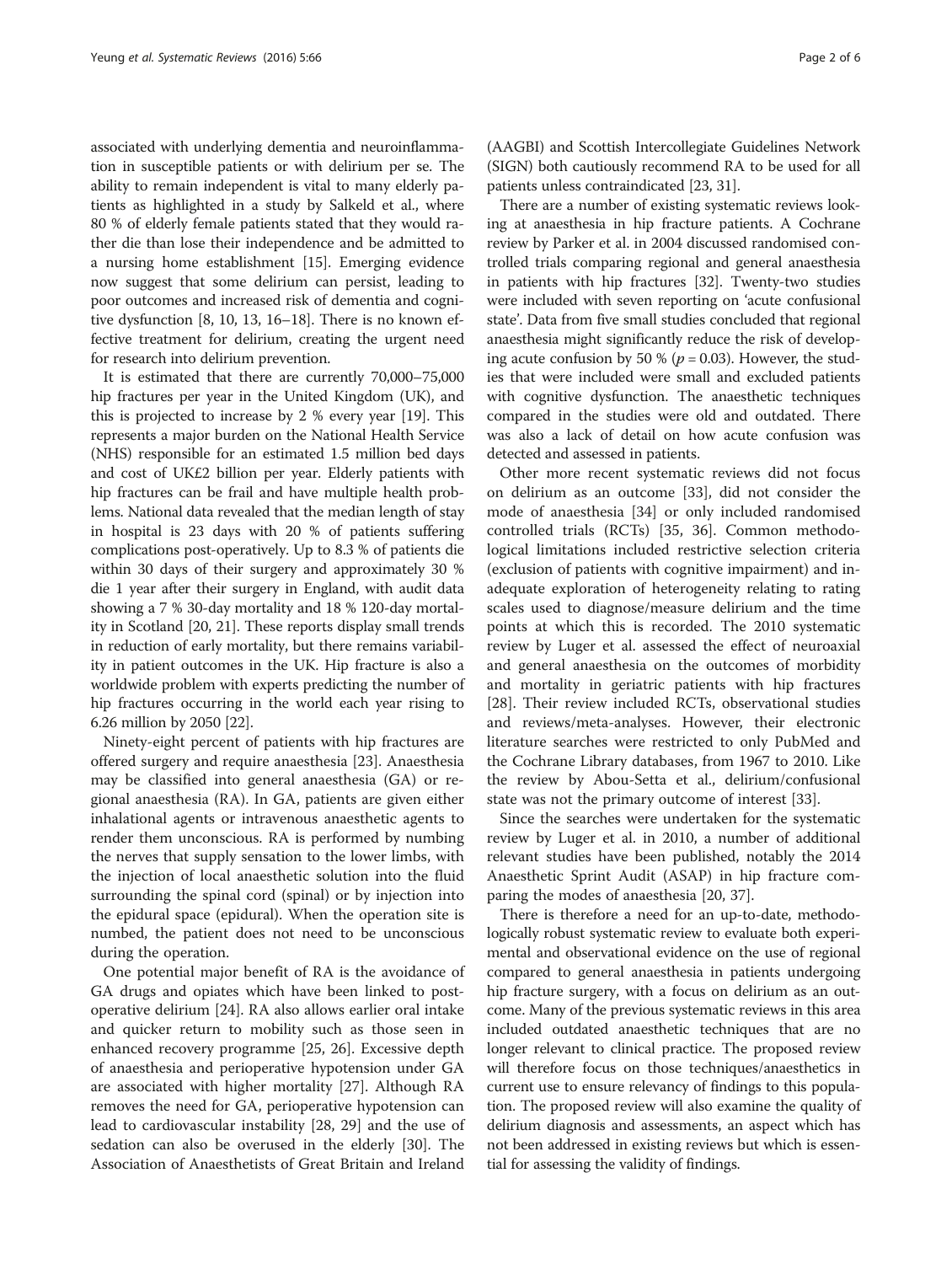## Methodology

Reporting of this protocol followed the Preferred Reporting Items for Systematic Reviews and Meta-Analyses (PRISMA)-P guidelines [[38](#page-5-0)]. The proposed review will use standard systematic review methodology aimed at minimising bias, and reporting will be in line with the PRISMA guidelines [\(http://www.bmj.com/content/349/](http://www.bmj.com/content/349/bmj.g7647) [bmj.g7647\)](http://www.bmj.com/content/349/bmj.g7647). This protocol is registered with PROSPERO (CRD42015020166).

A PRISMA-P file is attached (Additional file [1](#page-4-0)).

## Search strategy

A thorough and sensitive search strategy will be developed. Embase, MEDLINE, CINAHL and the Cochrane Library (CENTRAL) bibliographic databases will be searched from database inception to the present day. Our search term combinations will consist of index terms, text words and word variations for the concepts of population (hip fracture surgery) and intervention/comparator (all types of anaesthesia). The search strategy will be informed by a relevant Cochrane review by Parker et al. [[32](#page-5-0)]. Clinical trial registers ([www.clinicaltrials.gov](http://www.clinicaltrials.gov/) and the International Clinical Trials Research Platform) will also be searched to identify any ongoing trials. The ZETOC and Web of Science websites will be searched to identify relevant conference proceedings. Authors of these trials will be contacted via e-mail and invited to contribute unpublished data. To complement the database searches, the bibliographies of all relevant primary articles and reviews will be searched by hand to identify any articles missed by the electronic searches. A comprehensive database will be constructed using EndNote 7.0 to store all identified references. No language restrictions will be applied. A sample search strategy can be found in (Additional file [2:](#page-4-0) Table S1).

## Study selection process

Studies will be selected in a two-step process. First, citations identified by electronic searches will be screened by title and, where available, abstract. Full-text manuscripts will be retrieved of those citations meeting or thought-to-be-meeting the pre-determined inclusion criteria. Two reviewers (JY, RC) will then independently inspect all the manuscripts to determine if they meet the following criteria:

## Inclusion criteria

- Population: any patient aged ≥60 (or where the majority are ≥60) undergoing surgery for fragility hip fracture.
- Intervention and comparator: any type of regional versus any type of general anaesthesia provided they are in current use such as those described in the UK

AAGBI guidelines [\[23](#page-4-0)]. Studies comparing more than one type of regional and/or general anaesthesia will be included provided at least one type of each is being compared.

- Outcomes
	- Primary outcome

Post-operative delirium (POD) reported using any validated criteria, e.g. diagnosed using the DSM criteria or clinical reporting tools such as confusion assessment method (CAM), Delirium Rating Scale revised-98 (DRS-R-98) or Neelon and Champagne (NEECHAM) confusion scale [[39\]](#page-5-0).

Secondary outcomes

Mortality Measures of functional outcome (including mobility, e.g. Barthel index, cumulated ambulation score) Quality of life (e.g. SF-36, EuroQol Questionnaire (five domains) (EQ-5D)) Length of hospital stay Discharge location Adverse events as reported by the post-operative morbidity score (POMS) [\[40\]](#page-5-0). Studies will be included provided at least one of the outcomes is reported.

 Study design: randomised or non-randomised controlled trials, controlled studies (prospective or retrospective).

## Exclusion criteria

- Studies using anaesthetic agents or techniques considered not to be of standard practice, such as halothane, enflurane and xenon.
- Studies with patients undergoing hip fracture surgery alongside other orthopaedic surgeries, e.g. lower limb fracture.
- Uncontrolled studies.

## Data extraction

Data will be extracted on but not be limited to the following:

- Study characteristics (e.g. randomised or nonrandomised, number of patients assigned to each group, number of patients lost to follow-up).
- Population characteristics (e.g. age, type of fracture, pre-existing cognitive impairment, use of morphine or additional regional block pre- and post-surgery).
- Intervention and comparator characteristics (e.g. type of anaesthetic used, timing of surgery, additional use of sedation).
- Outcomes (primary and secondary outcomes reported including effect sizes and uncertainty,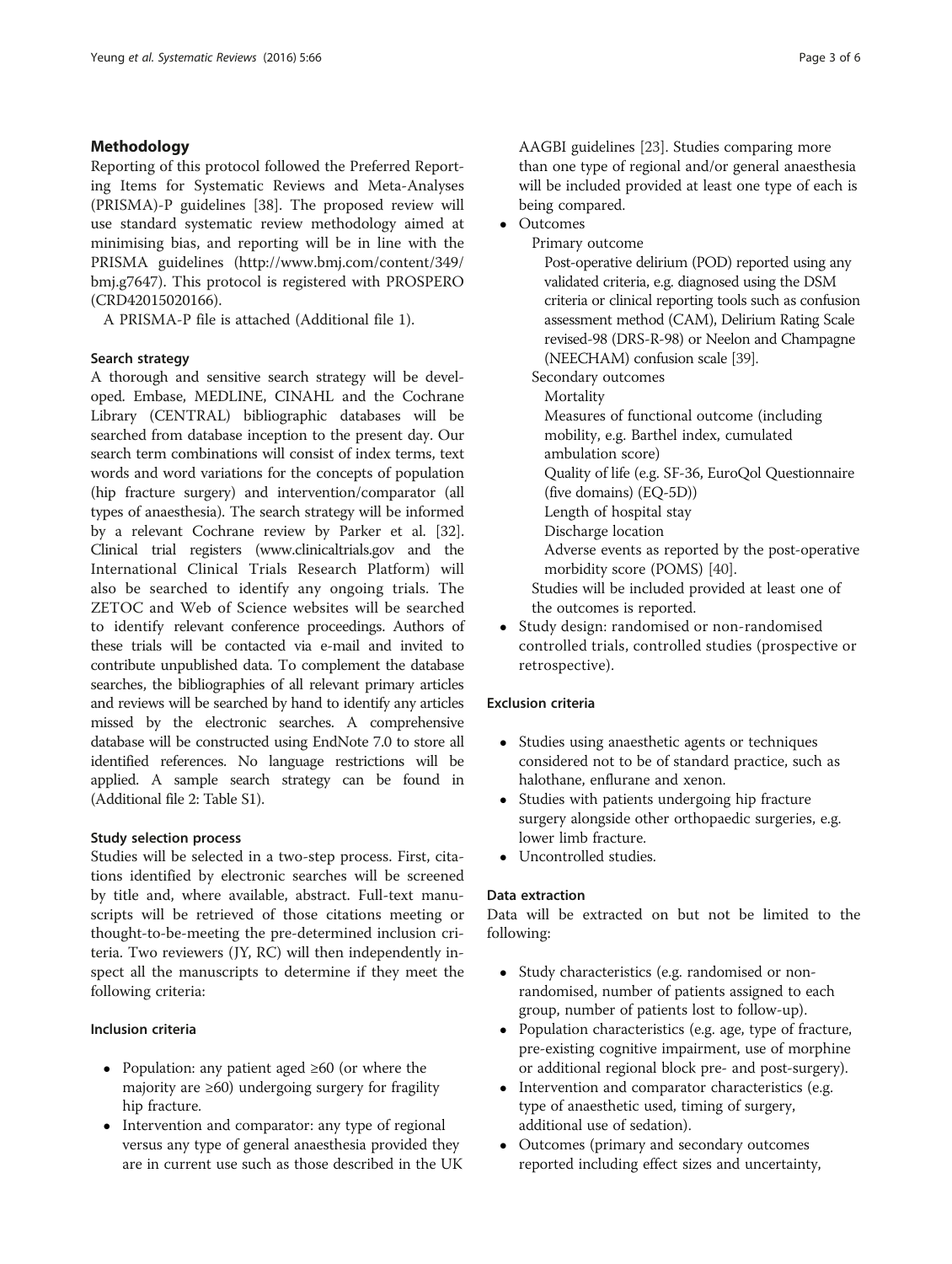direction of effect, diagnostic criteria/assessment tools used for assessing delirium, length of followup, discharge location, functional outcomes and quality of life).

Data will be extracted onto a pre-designed and piloted proforma. Any disagreements surrounding the selection of a manuscript or data extraction will be resolved either by consensus or arbitration by a third reviewer (JD or VP).

#### Assessment of risk of bias and methodological quality

Quality assessment of the included studies will be tailored to the different study designs.

The 'Cochrane Collaborations tool for assessing risk of bias' will be applied to randomised controlled trials [\[41](#page-5-0)]. Each potential source of bias will be graded high, low or unclear with description of the decision documented. Where appropriate, this will be undertaken on an outcome-by-outcome basis. The following domains will be considered:

- Selection bias (sequence generation and allocation concealment).
- Performance bias (blinding of participants and personnel).
- Detection bias (blinding of outcome assessment).
- Attrition bias (incomplete outcome data).
- Reporting bias (selective reporting).

For prospective non-randomised controlled studies, quality assessment will also be based on the Cochrane risk of bias tool, with selection bias and potential baseline imbalances more likely to pose as risk of bias. These criteria will be supplemented where appropriate with those described in the Newcastle-Ottawa scale for (prospective and retrospective) cohort studies [[42](#page-5-0)]. Potential confounding factors to consider include the use of sedation, the use of morphine and timing of surgery. Any information pertaining to the validity of assessment tools used will be extracted. Risk of bias across all studies will be narratively described and tabulated. The possibility of formal sensitivity analysis according to the study quality will be explored. Quality assessment will be undertaken in duplicates, alongside data extraction.

#### Data synthesis

All findings will be described narratively and tabulated. Presentation of findings will be structured according to outcome and study design.

Clinical and methodological heterogeneity will be assessed based on study design, population, intervention and comparator characteristics and outcomes. This data will inform whether pooling of results in one or more meta-analyses is feasible. Heterogeneity may arise from differences in age, timing of surgery and use of sedation, and it is anticipated that subgroup analyses will be performed according to these variables (60–80 years of age vs. older/>80 years; timing of surgery early/<36 h since admission vs. late/>36 h since admission and use of sedation (regional anaesthesia vs. regional anaesthesia + sedation)). Additionally, if delirium risk stratification tool is used, then subgroup analysis will be conducted to compare high-risk patients with those deemed at low risk of developing delirium. Statistical heterogeneity will be assessed using the chi-square test and quantified with the  $I^2$  statistic. Data from RCTs and non-RCTs will be meta-analysed separately.

Delirium will likely be assessed using a variety of continuous measures (scales), e.g. for severity of delirium or there may be a definitive diagnosis of delirium (e.g. using the DSM criteria). Where a variety of continuous measures are used, the use of the standardised mean difference (SMD) in meta-analysis will be considered; alternatively, where there are a number of studies using the same measurement scale, these may be grouped together in separate meta-analyses. Mortality data will be presented as (pooled) relative risk (RR) where possible. Where possible, metaanalysis will be conducted using Review Manager (RevMan version 5.3) software. Methods of delirium assessment in the included studies will be described if reported. A detailed analysis of validity of each tool is beyond the scope of this review. Heterogeneity in delirium assessment will be taken into account during data reporting and meta-analysis.

In assessing the overall quality and strength of the evidence, the GRADE framework will be considered [\[43](#page-5-0)]. This will include an assessment of publication bias where feasible, e.g. using a funnel plot where there are ≥10 studies in a meta-analysis.

### **Discussion**

With an ageing population, hip fractures are likely to have a significant burden on public health [\[44\]](#page-5-0). It is increasingly recognised that post-operative delirium has a significant impact on patient outcome. Delirium is associated with increased mortality, morbidity, institutionalisation and poor functional outcomes [[45](#page-5-0), [46](#page-5-0)]. The pathophysiology of delirium remains poorly understood, but studies have highlighted some pre-existing and precipitating factors that may pre-dispose to postoperative delirium [[5,](#page-4-0) [47, 48](#page-5-0)]. Previous systematic reviews have examined the choice of anaesthetic techniques (general anaesthesia or regional anaesthesia) as a probable modifiable factor that can impact on the development of post-operative delirium.

This systematic review will provide an updated evidence base using data from both RCTs and non-RCTs,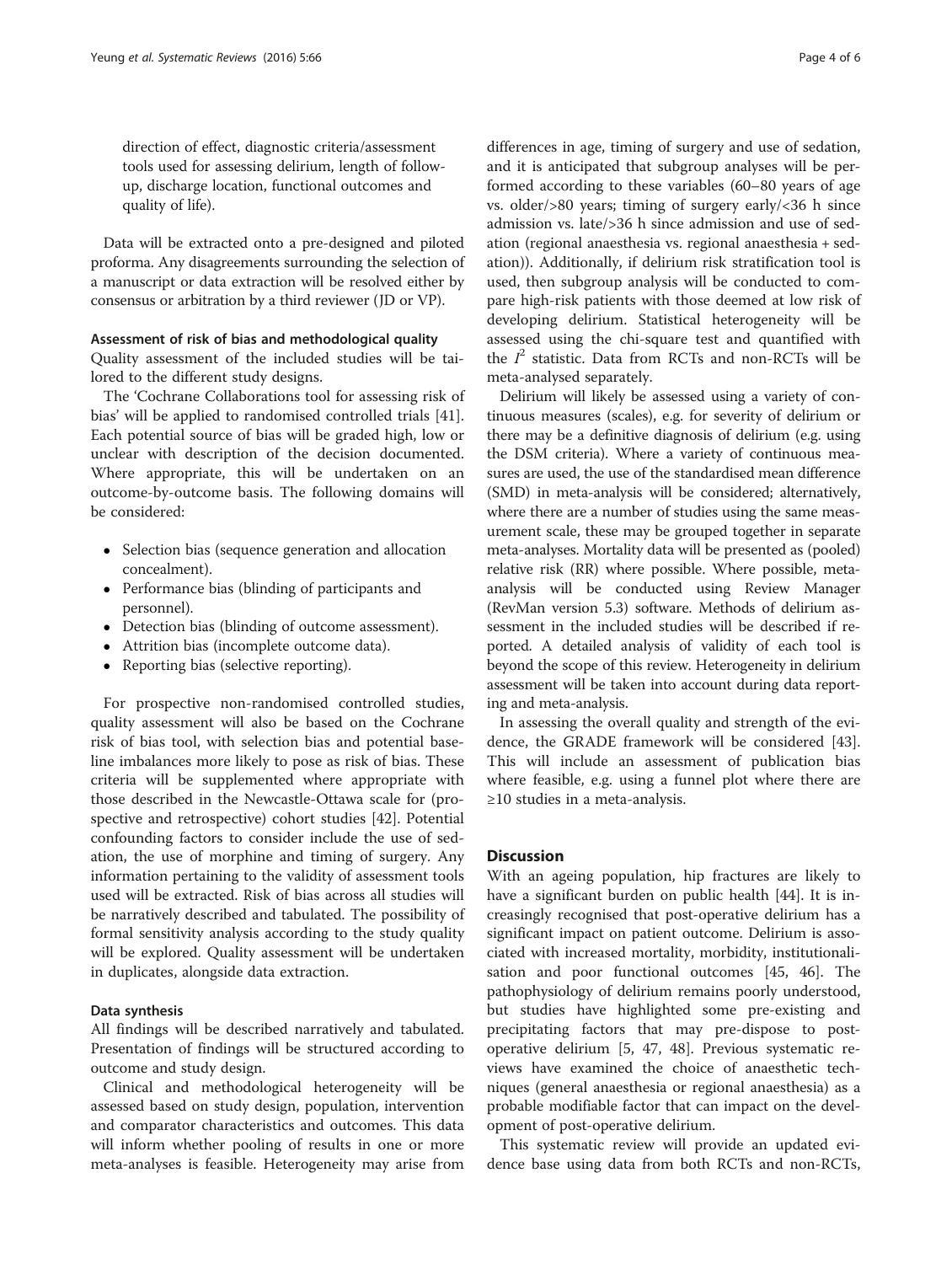<span id="page-4-0"></span>with which to guide clinical practice and research for this group of challenging patients.

Previous systematic reviews are either out of date, excluded non-RCT evidence or did not consider delirium as a primary outcome measure of interest. Further limitations also relate to the exclusion of those with existing cognitive impairment or confusion who represented a large proportion of patients and as a result, severely reduced the generalizability of their findings. This updated review will focus on delirium and, in contrast to previous reviews, will also include a review of the assessment tools used to measure delirium. In order to maximise relevance, it will also exclude anaesthetic techniques and practices that are outdated and no longer in use in the UK.

Depending on whether we are able to demonstrate that the type of anaesthesia, i.e. 'general' or 'regional' anaesthesia, impacts on delirium and subsequent longterm outcomes, our review findings may support the need for a well-designed randomised control trial to assess the type of anaesthesia for hip fracture surgery on post-operative delirium and long-term outcomes.

## Additional files

[Additional file 1:](dx.doi.org/10.1186/s13643-016-0246-0) PRISMA Checklist. (DOCX 92 kb) [Additional file 2: Table S1.](dx.doi.org/10.1186/s13643-016-0246-0) Sample search strategy. (DOCX 63 kb)

#### Abbreviations

AAGBI: Association of Anaesthetists Great Britain and Ireland; ASAP: Anaesthesia Sprint Audit of Practice; CAM: confusion assessment method; DRS-R-98: Delirium Rating Scale revised-98; DSM: Diagnostic and Statistical Manual of Mental Disorders; EQ-5D: EuroQol Questionnaire (five domains); GA: general anaesthesia; NEECHAM: Neelon and Champagne; NHS: National Health Service; NIHR: National Institute of Health Research; POD: post-operative delirium; POMS: post-operative morbidity score; PRISMA: Preferred Reporting Items for Systematic Reviews and Meta-Analyses; RA: regional anaesthesia; RCT: randomised controlled trial; SIGN: Scottish Intercollegiate Guidelines Network; SMD: standardised mean difference; UK: United Kingdom.

#### Competing interests

The authors declare that they have no competing interests.

#### Authors' contributions

JY, RC and JD conceived the systematic review. JY drafted the manuscript. VP, RC and JD revised the manuscript. All authors read and approved the final manuscript.

#### Acknowledgements

This report presents independent research funded by the National Institute for Health Research (NIHR). The views expressed are those of the authors and not necessarily those of the NHS, the NIHR or the Department of Health.

#### Author details

<sup>1</sup>Institute of Inflammation and Ageing, College of Medical and Dental Sciences, University of Birmingham, Edgbaston, Birmingham B15 2TT, UK. <sup>2</sup> Birmingham Clinical Trials Unit, Institute of Applied Health Research, College of Medical and Dental Sciences, University of Birmingham, Edgbaston, Birmingham B15 2TT, UK. <sup>3</sup>Institute of Applied Health Research Public Health, Epidemiology and Biostatistics, Institute of Applied Health Research, College of Medical and Dental Sciences, University of Birmingham, Edgbaston, Birmingham B15 2TT, UK.

#### Received: 21 January 2016 Accepted: 13 April 2016 Published online: 21 April 2016

#### References

- 1. National Institute for Health and Clinical Excellence. Delirium: diagnosis, prevention and management. NICE Clinical Guideline (CG103); 2010.
- 2. American Psychiatric Association. Diagnostic and statistical manual of mental disorders. 4th ed. Washington DC: American Psychiatric Association; 2000.
- 3. Atay IM, Aslan A, Atay T, et al. Prevalence of delirium, risk factors and cognitive functions in elderly hip fracture patients with general and spinal anesthesia. Turk Geriatri Dergisi. 2012;15(3):273–78.
- 4. Bellelli G, Mazzola P, Corsi M, et al. Anesthesia and post-operative delirium in elderly patients undergoing hip fracture surgery. Eur Geriatr Med. 2013;4:S17–8.
- 5. Brauer C, Morrison RS, Silberzweig SB, et al. The cause of delirium in patients with hip fracture. Arch Intern Med. 2000;160(12):1856–60.
- 6. Bellelli G, Mazzola P, Morandi A, et al. Duration of postoperative delirium is an independent predictor of 6-month mortality in older adults after hip fracture. J Am Geriatr Soc. 2014;62(7):1335–40.
- 7. Chaudhry H, Devereaux PJ, Bhandari M. Cognitive dysfunction in hip fracture patients. Orthop Clin N Am. 2013;44(2):153–62.
- 8. Cole MG. Persistent delirium in older hospital patients. Curr Opin Psychiatry. 2010;23(3):250–4.
- 9. Crosby G, Culley DJ, Marcantonio ER. Delirium: a cognitive cost of the comfort of procedural sedation in elderly patients? Mayo Clin Proc. 2010;85(1):12–4.
- 10. Di Monaco M. Factors affecting functional recovery after hip fracture in the elderly. Crit Rev Phys Rehabil Med. 2004;16(3):151–76.
- 11. Duppils GS, Wikblad K. Patients' experiences of being delirious. J Clin Nurs. 2007;16(5):810–8.
- 12. Edelstein DM, Aharonoff GB, Karp A, et al. Effect of postoperative delirium on outcome after hip fracture. Clin Orthop Relat Res. 2004;422:195–200.
- 13. Eeles EM, Hubbard RE, White SV, et al. Hospital use, institutionalisation and mortality associated with delirium. Age Ageing. 2010;39(4):470–5.
- 14. Dolan MM, Hawkes WG, Zimmerman SI, et al. Delirium on hospital admission in aged hip fracture patients: prediction of mortality and 2-year functional outcomes. J Gerontol Ser A Biol Med Sci. 2000;55(9):M527–34.
- 15. Salkeld G, Cameron ID, Cumming RG, et al. Quality of life related to fear of falling and hip fracture in older women: a time trade off study. BMJ. 2000; 320(7231):341–6.
- 16. Eeles EM, White SV, O'Mahony SM, et al. The impact of frailty and delirium on mortality in older inpatients. Age Ageing. 2012;41(3):412–6.
- 17. Kim SD, Park SJ, Lee DH, et al. Risk factors of morbidity and mortality following hip fracture surgery. Korean J Anesthesiol. 2013;64(6):505–10.
- 18. Witlox J, Slor CJ, Jansen RW, et al. The neuropsychological sequelae of delirium in elderly patients with hip fracture three months after hospital discharge. Int Psychogeriatr. 2013;25:1–11.
- 19. White SM, Griffiths R. Projected incidence of proximal femoral fracture in England: a report from the NHS Hip Fracture Anaesthesia Network (HIPFAN). Injury. 2011;42(11):1230–3.
- 20. National Hip Fracture Database. Anaesthesia sprint audit data 2014. [http://www.](http://www.nhfd.co.uk/20/hipfractureR.nsf/vwContent/asapReport) [nhfd.co.uk/20/hipfractureR.nsf/vwContent/asapReport.](http://www.nhfd.co.uk/20/hipfractureR.nsf/vwContent/asapReport) Accessed 6 Feb 2016.
- 21. NHS National Services Scotland. Scottish Hip Fracture Audit 2008. [http://www.](http://www.shfa.scot.nhs.uk/AnnualReport/SHFA_Report_2008.pdf) [shfa.scot.nhs.uk/AnnualReport/SHFA\\_Report\\_2008.pdf](http://www.shfa.scot.nhs.uk/AnnualReport/SHFA_Report_2008.pdf). Accessed 6 Feb 2016.
- 22. Cooper C, Campion G, Melton LJ. Hip fractures in the elderly: a world-wide projection. Osteoporos Int. 1992;2(6):285–9.
- 23. Griffiths R, Alper J, Beckingsale A, et al. Management of proximal femoral fractures 2011: Association of Anaesthetists of Great Britain and Ireland. Anaesthesia. 2012;67(1):85–98.
- 24. Urwin SC, Parker MJ, Griffiths R. General versus regional anaesthesia for hip fracture surgery: a meta-analysis of randomized trials. Br J Anaesth. 2000; 84(4):450–5.
- 25. Wood RJ, White SM. Anaesthesia for 1131 patients undergoing proximal femoral fracture repair: a retrospective, observational study of effects on blood pressure, fluid administration and perioperative anaemia. Anaesthesia. 2011; 66(11):1017–22.
- 26. Sessler DI, Sigl JC, Kelley SD, et al. Hospital stay and mortality are increased in patients having a "triple low" of low blood pressure, low bispectral index, and low minimum alveolar concentration of volatile anesthesia. Anesthesiology. 2012;116(6):1195–203.
- 27. Neuman MD, Silber JH, Elkassabany NM, et al. Comparative effectiveness of regional versus general anesthesia for hip fracture surgery in adults. Anesthesiology. 2012;117(1):72–92.